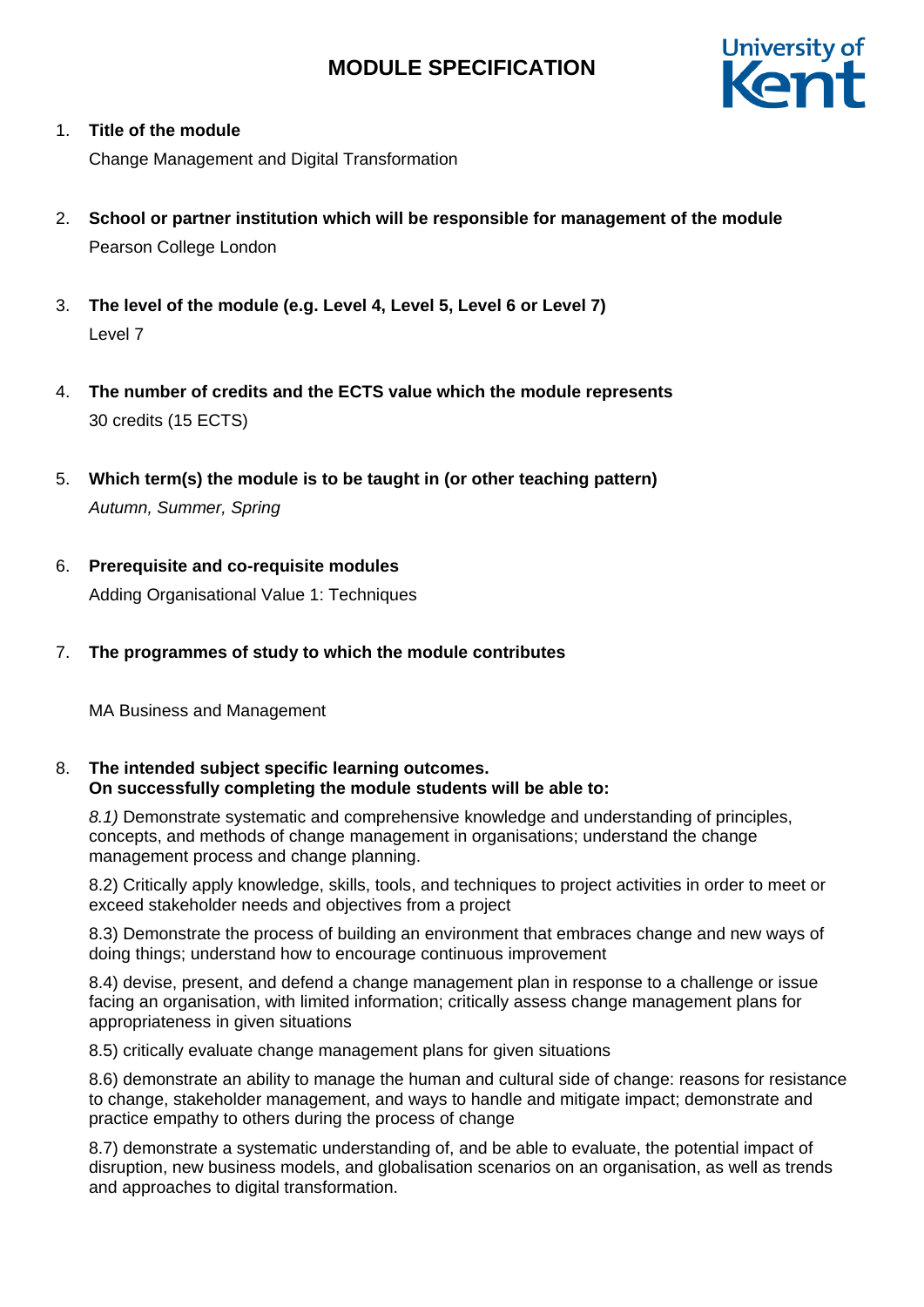

#### 9. **The intended generic learning outcomes. On successfully completing the module students will be able to:**

9.1) work as a team on a project, negotiating an agreement for common approach to a given problem and collaboratively create recommendations and make presentation as a team

9.2) deal with complex issues both systematically and creatively, make sound judgements in the absence of complete data, and communicate conclusions clearly to specialist and non-specialist audiences

9.3) apply the methods and techniques that they have learned to review, consolidate, extend and apply their knowledge and understanding, and to initiate and carry out projects

## 10. **A synopsis of the curriculum**

### Aims of the module:

This module will enable learners to develop the capacity and knowledge to effect meaningful change in an organisation. In particular the module will focus on the substance of digital transformation within organisations and facilitate reflection on how successful transformations occur.

### Overview of syllabus:

The primary objective of this module is to further develop change management knowledge and skills in a digital world and equip students with the tools to manage it. Both macro (organisation) and micro (individual) levels of change will be covered. Special emphasis is to be given to the human/people aspect of change and digital transformation. Through use of case studies and workplace project, students will learn how to lead change through their actions and through others and devise change management plans best suited for organisation and type of change. Students' leadership styles will be explored from change angle and this course hopes to raise the level of empathy students demonstrate to others during the process of change.

The learning outcomes for this module are aligned to change management practitioner competency framework of the Change Management Institute as well as CIM Senior Leader Master's degree apprenticeship.

Topics include:

- 1. Process of change
	- Types of change facing organisations
	- Kotter's eight steps of change and current change management tools
	- Case study on change (to be selected from industry with a speaker)

#### 2. Human aspects of change

- Kubler-Ross change curve and empathy during change process
- Buildng supportive and open culture
- Impact of change on teams and workplace relationships
- Reflection on past personal experiences with change
- Personal leadership style
- 3. Tools to manage change
	- Application of Kotter's framework
	- Programme management principles
	- Stakeholder management techniques
- 4. Organisational change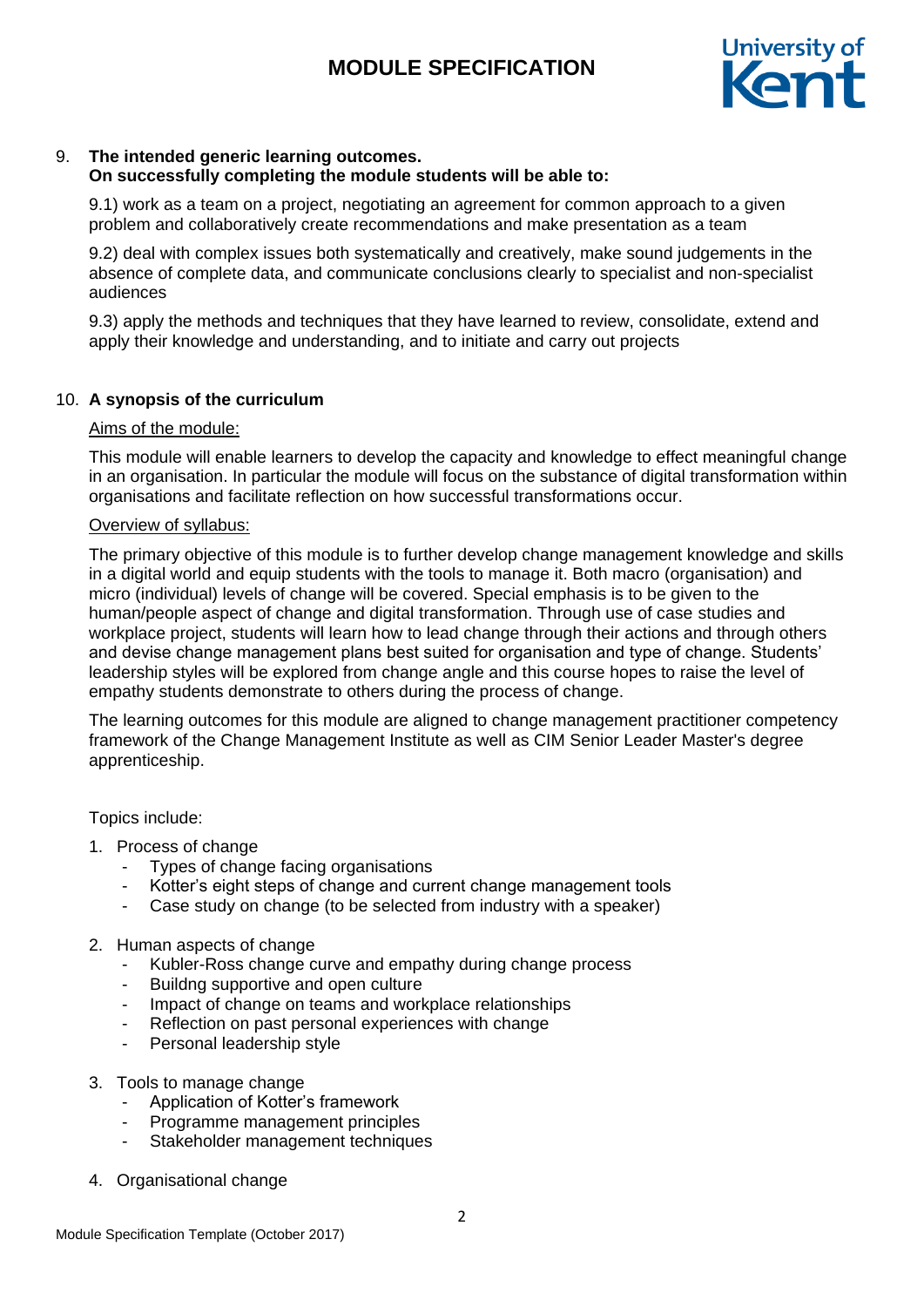

- New business models and structures
- 5. Emerging and non-linear change management
- 6. Digital transformation
- Digital transformation and strategy
- Integration models
- Case studies

Applying and integrating the knowledge - team presentations on group case study and individual presentation on workplace project

## 11. **Reading List (Indicative list, current at time of publication. Reading lists will be published annually)**

- J Hayes, The Theory and Practice of Change Management. 3<sup>rd</sup> edition - Palgrave Macmillan, 2010 or 4<sup>th</sup> edition coming in 2018

- J. Kotter, Leading change. Harvard Business School Press, 2012

- HBR's 10 Must Reads on Change. Harvard Business Review Press, 2011 or selection of more recent articles from Change Management topic by Harvard Business Review

- S. Johnson, Who moved my cheese. [G. P. Putnam's Sons,](https://www.google.co.uk/search?q=g.p.+putnam%27s+sons&stick=H4sIAAAAAAAAAOPgE-LUz9U3MMwxSslQ4gIxTQuzUlKStNQyyq30k_NzclKTSzLz8_TLizJLSlLz4svzi7KLrQpKk3IyizNSiwDYuTh2QQAAAA&sa=X&ved=0ahUKEwi-4-zoxtnJAhXDbhQKHW6-ADcQmxMIpAEoATAS) 1998 – book or movie on youtube

- D. Rogers, The Digital Transformation Playbook: Rethink Your Business for the Digital Age. Columbia Business School Publishing, 2016

- B. Ewenstein, W. Smith, and A. Sologar, Changing Change Management. McKinsey and Company article, July 2015

- CIPD, Transformational change: theory and practice topic: Landing transformational change: Closing the gap between theory and practice report and case studies. CIPD website, 2015

- A selection of further articles and case studies to be added to the reading list as appropriate for team project and assignments.

## *12.* **Learning and Teaching methods**

This module will be taught by mix of seminars, personal study and a mentored workplace project will take place during the module, which will focus on a change project within a real organisation.

Lectures will provide the necessary knowledge, seminars will focus on applying the concepts learned through discussions, group exercises, case studies, peer to peer learning, and presentations, and group project will enable integration of the knowledge gained throughout the course.

Given high level of practical experience of students on this module, the learning will focus around peer to peer and reflective learning. Students will be expected to give feedback to each other frequently.

#### **Mentored workplace project**

The work-based project for this module will take place over a minimum of 4 weeks in a workplace setting under regular mentorship from the module tutor. It will take place after the third day of class tuition and before the final two days of tuition.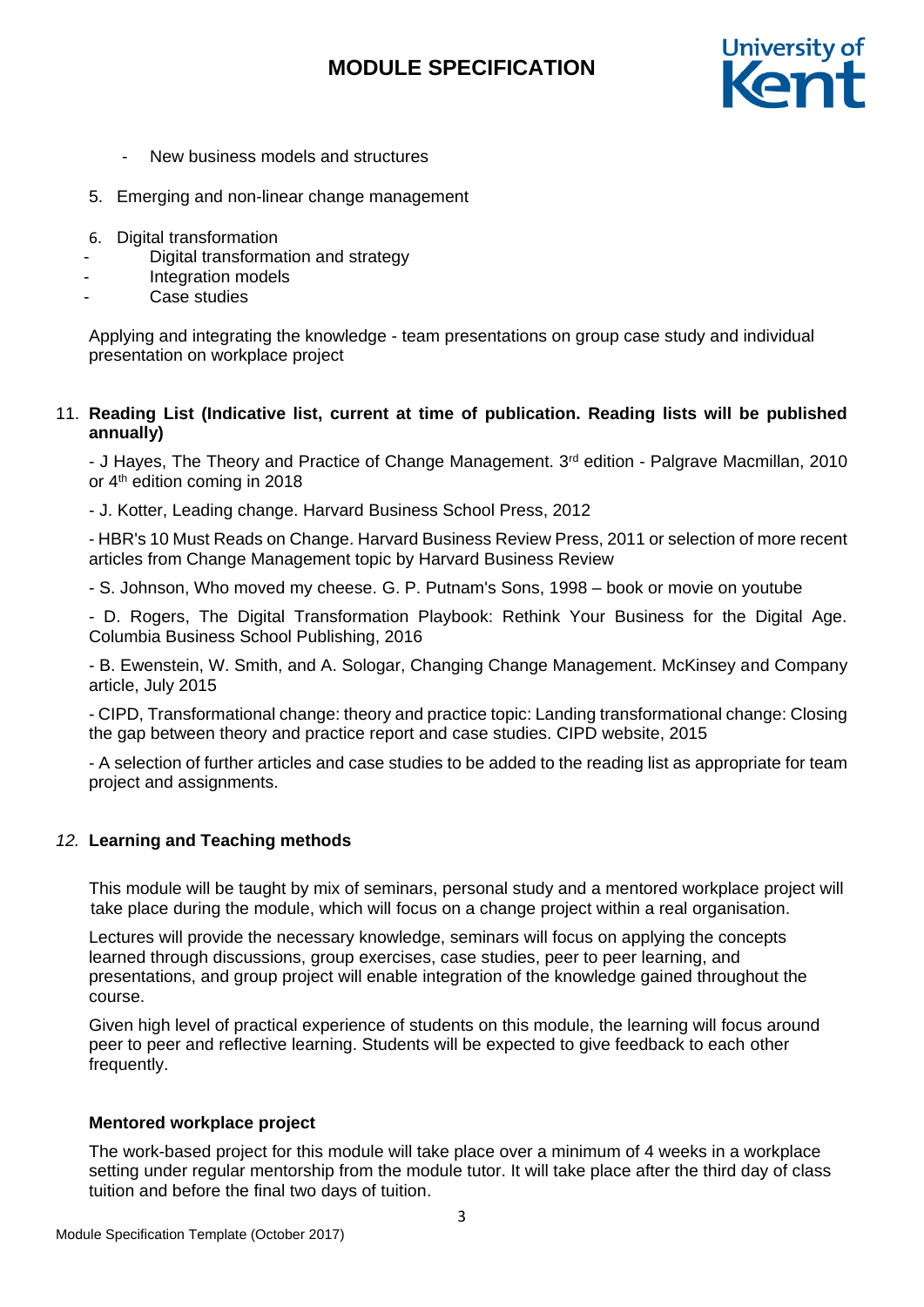

During this project learners will undertake a change project linked to digital transformation in an organisation. Each project will be bespoke to the individual and their chosen organisation but will include the following elements:

- Identification of an area or issue within an organisation that may benefit from digital enhancement.
- The design of a plan to lead on a project or initiative within a workplace or external setting to implement the change.
- Reflection of the effectiveness of the plan and the initial stages of its execution, incorporating external feedback where possible.

As the workplace project period is likely to be too short to experience a change programme from the beginning to end, it will usually focus on applying concepts, gaining more awareness of the dynamics during change, and reflection on the individual and others' styles. Students are expected to apply concepts from the course, think through personal lessons learned while "taking others on a journey" and create a change management plan for a selected challenge in the organisation.

#### **Course structure**

| Day       | Synchronous<br>format                             | <b>Blended format</b>                                                                    | <b>Topics</b>                                                                                                                      |
|-----------|---------------------------------------------------|------------------------------------------------------------------------------------------|------------------------------------------------------------------------------------------------------------------------------------|
| Day 1     | Interactive<br>seminars                           | 4 hours asynchronous tuition<br>Synchronous interactive<br>seminars                      | Change management process, tools<br>and approaches<br>Organisational change<br>Group forming                                       |
| Day 2     | Interactive<br>seminars                           | Synchronous interactive<br>seminars                                                      | Human aspects of change<br>Group exercises<br>Digital transformation strategy                                                      |
| Day 3     | Group project                                     | Synchronous interactive<br>seminars                                                      | Digital transformation processes<br>Workplace learning project<br>preparation                                                      |
| 4-8 weeks | Workplace<br>project                              | Workplace project                                                                        | Weekly mentoring                                                                                                                   |
| Day 4     | Interactive<br>seminars and<br>peer<br>discussion | Synchronous interactive<br>seminars and peer discussion                                  | Individual presentations on<br>workplace project<br>Case study followed by peer<br>discussion                                      |
| Day 5     | Interactive<br>seminars<br>Peer<br>discussion     | 3 hours asynchronous tuition<br>Synchronous interactive<br>seminars and peer discussion. | Review of change management<br>theory<br>Case study followed by group<br>summative exercise<br>Reflections and planning next steps |

#### Summary of hours

| Interactive seminars and peer discussion | 35 hours |
|------------------------------------------|----------|
|------------------------------------------|----------|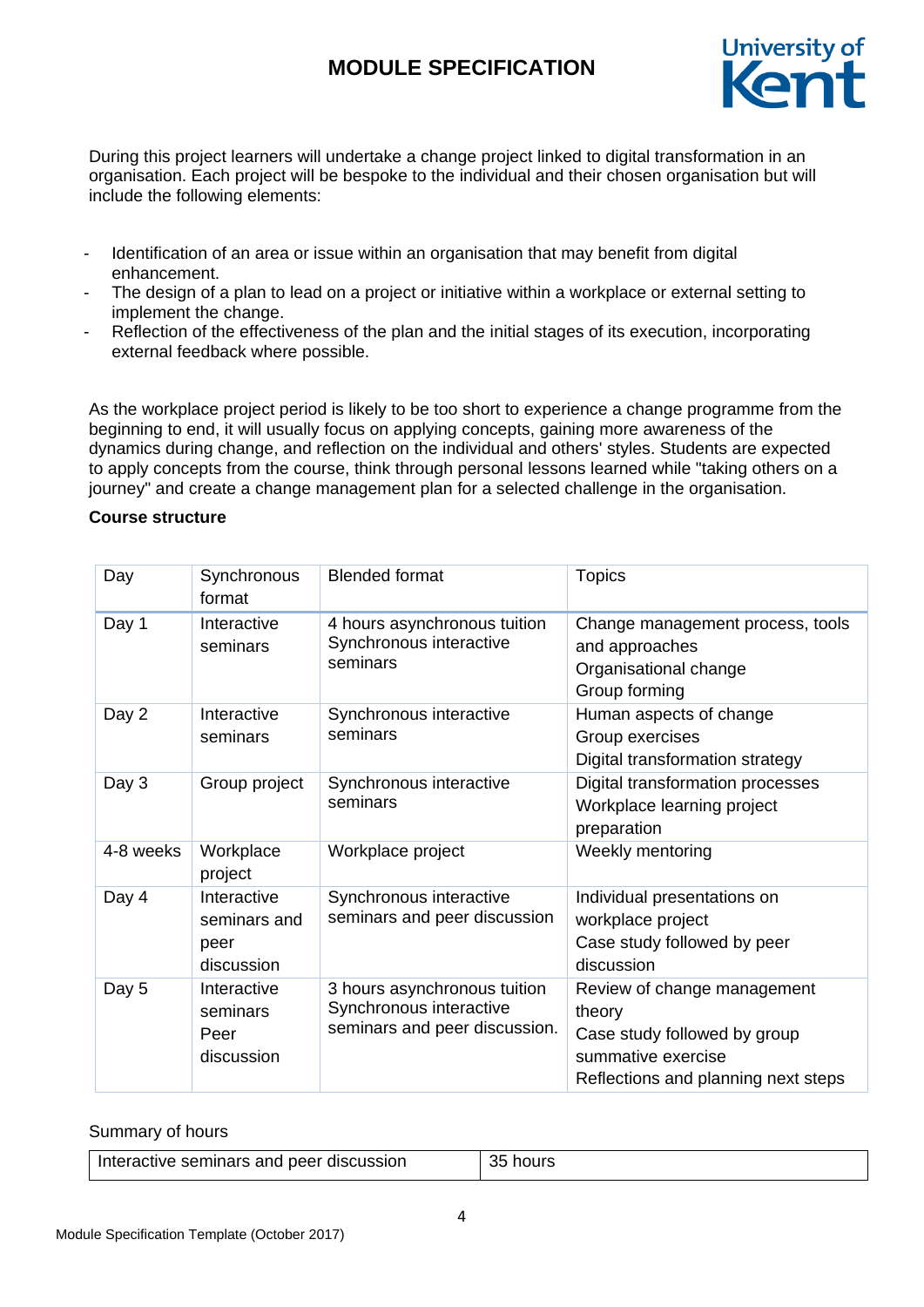

| Independent study and assignments | 223 hours |
|-----------------------------------|-----------|
| Mentored workplace project        | 42 hours  |
| Total                             | 300 hours |

| <b>Module</b>                                             | <b>Total taught</b><br>hours | <b>Synchronous taught hours</b><br>under face to face and live<br>online modes | Synchronous :<br>asynchronous taught<br>hours under blended<br>mode |
|-----------------------------------------------------------|------------------------------|--------------------------------------------------------------------------------|---------------------------------------------------------------------|
| <b>Change Management</b><br>and Digital<br>Transformation | 35 hours                     | 35 hours                                                                       | 28 hours: 7 hours                                                   |

### *13.* **Assessment methods.**

### 13.1 Main assessment methods:

The assignments aim to help students reflect on how they applied the knowledge learned in the course and create plans for their development as leaders and managers.

This module will be assessed by:

- $*$  15 minute in class group presentation based on case study provided on same day  $-$  (25% of overall grade)
- \*\*5 minute in class individual presentation based on workplace project on day 4 (15% of overall grade)
- \*\*3,000 word individual report based on the mentored workplace project (60% of overall grade)

\*Group project will be evaluated via a presentation by a team based on a case study provided on the same day - the final day of tuition. Learners will review the case study in the class with a tutor and/or industry expert acting as the client. Groups (maximum of 5 per team) will then be given 2 hours to prepare a 15 minute consultancy style presentation based on the case study before the groups present to the client.

#### \*\* Individual report and presentation based on workplace project:

- The individual presentation will precede the written report. Individuals will present an overview of their digital transformation project with peers invited to give feedback at the end.
- The individual report will be a wider and deeper reflection of the project undertaken in the workplace, with a greater emphasis on the process and people/cultural aspects of their project. It should include the learner's change management plan developed during the workplace project.

#### 13.2 Reassessment methods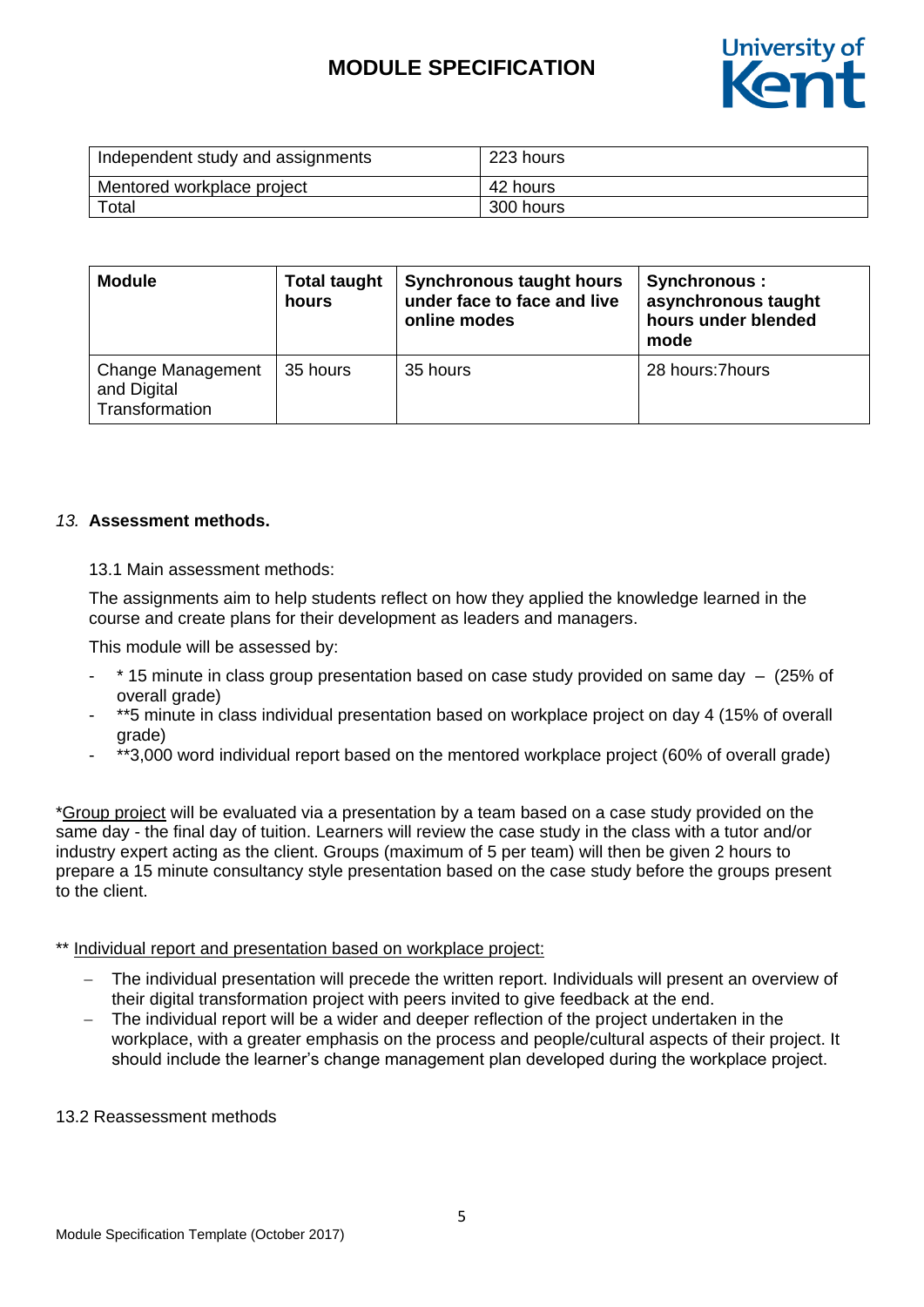

| <b>Module learning</b><br>outcome              |                        | 8.1 | 8.2         | 8.3              | 8.4         | 8.5 | 8.6              | 8.7          | 9.1         | 9.2                       | 9.3          |
|------------------------------------------------|------------------------|-----|-------------|------------------|-------------|-----|------------------|--------------|-------------|---------------------------|--------------|
| <b>Learning/ teaching</b><br>method            | <b>Hours allocated</b> |     |             |                  |             |     |                  |              |             |                           |              |
| Self study                                     | 223                    | X   | $\mathbf x$ | $\mathbf{x}$     | $\mathbf x$ | X   | $\boldsymbol{x}$ | $\mathbf x$  |             |                           |              |
| <b>Seminars</b>                                | 35                     | X   | $\mathbf x$ | $\mathbf x$      | $\mathbf x$ | X   | X                | $\mathbf{x}$ |             | X                         | $\mathbf{x}$ |
| Workplace learning<br><b>Assessment method</b> | 42                     |     | X           | X                | X           | X   |                  | X            |             | X                         | $\mathbf{x}$ |
| Group presentation<br>based on case study      |                        | X   | $\mathbf x$ |                  |             | X   |                  |              | $\mathbf x$ |                           |              |
| Individual workplace<br>project presentation   |                        | X   |             |                  | X           |     |                  | $\mathbf x$  |             | $\boldsymbol{\mathsf{x}}$ | $\mathbf{x}$ |
| Individual workplace<br>project report         |                        | X   | $\mathbf x$ | $\boldsymbol{x}$ | $\mathbf x$ |     | X                | $\mathbf{x}$ |             | X                         | $\mathbf{x}$ |

### *14. Map of Module Learning Outcomes (sections 8 & 9) to Learning and Teaching Methods (section12) and methods of Assessment (section 13)*

## 15. **Inclusive module design**

The Collaborative Partner recognises and has embedded the expectations of current equality legislation, by ensuring that the module is as accessible as possible by design. Additional alternative arrangements for students with Inclusive Learning Plans (ILPs)/ declared disabilities will be made on an individual basis, in consultation with the relevant policies and support services.

The inclusive practices in the guidance (see Annex B Appendix A) have been considered in order to support all students in the following areas:

a) Accessible resources and curriculum

b) Learning, teaching and assessment methods

## 16. **Campus(es) or centre(s) where module will be delivered**

Pearson College London premises and external organisations for work-based projects

# 17. **Internationalisation**

By the very nature of the topics included in this module, a theme of internationalisation runs throughout the module.